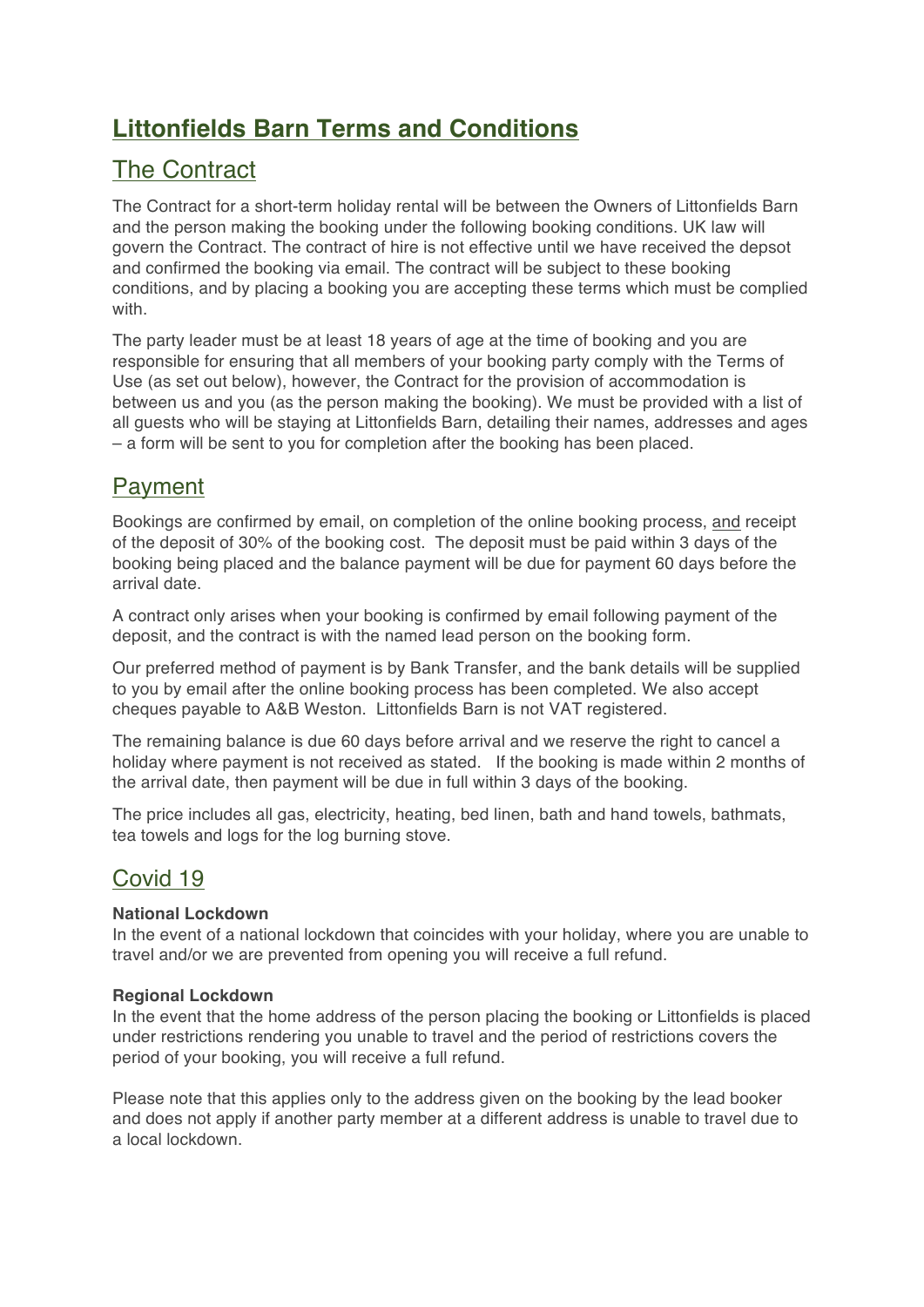Any cancellations for reasons other than the restrictions stated above will be handled as detailed below.

NOTE – It is the responsibility of the lead guest who makes the booking to acquire suitable Travel Insurance to cover the holiday and we strongly recommend that you take out suitable insurance which will cover you for the possible cancellation of your holiday. There are suitable options which include cover for Covid related cancellation if you search on any of the comparison sites or with organisations like, but not limited to : https://www.trailfinders.com/insurance#/step1 https://www.coverwise.co.uk/Travel-Insurance/corona-virus.aspx

(We are not selling, promoting, endorsing or recommending any particular product, and do not benefit financially or have any formal relationship with any of these providers)

## **Cancellation**

Cancellations should be notified to us as soon as possible by the person who made the booking, and confirmed by email.

If we are able to re-let the property, then the amount refunded will be the rebooking value (which may be less than you paid) less the non-refundable administration fee of £75 to cover our costs and third party costs relating to the cancellation and re-marketing.

If we are unable to re-let Littonfields Barn for the period of your stay, a cancellation charge will be made based on the number of days notification of cancellation given by the person making the booking, as per the table below:

| Time from Cancellation to Arrival | Percentage of Total Booking Value Payable |
|-----------------------------------|-------------------------------------------|
| More than 90 Days                 | 10% of Total Cost                         |
| $60 - 89$ Days                    | 30 % of Total Cost                        |
| $30 - 59$ da                      | 60 % of Total Cost                        |
| $0 - 30$ days                     | 80 % of Total Cost                        |

#### *Bookings placed prior to 8th January 2021 are subject to different T&Cs and a copy may be obtained by emailing hello@littonbarn.co.uk*

## Terms of Booking

Bookings may not be transferred to anyone else without prior consent.

In the unlikely event that your accommodation becoming unavailable for the period of your booking, due to circumstances beyond our control, every effort will be made to provide alternative accommodation or alternatively a complete refund will be paid

The maximum number of guests staying at Littonfields Barn shall not exceed the number stated at the time of booking up to a maximum of  $12$  Adults  $+ 2$  babies. Sub-letting is strictly prohibited.

Additional day visitors may be permitted up to a maximum of 20 people in total being at the property at any one time and this must be agreed beforehand. Day guests are required to depart by 10pm.